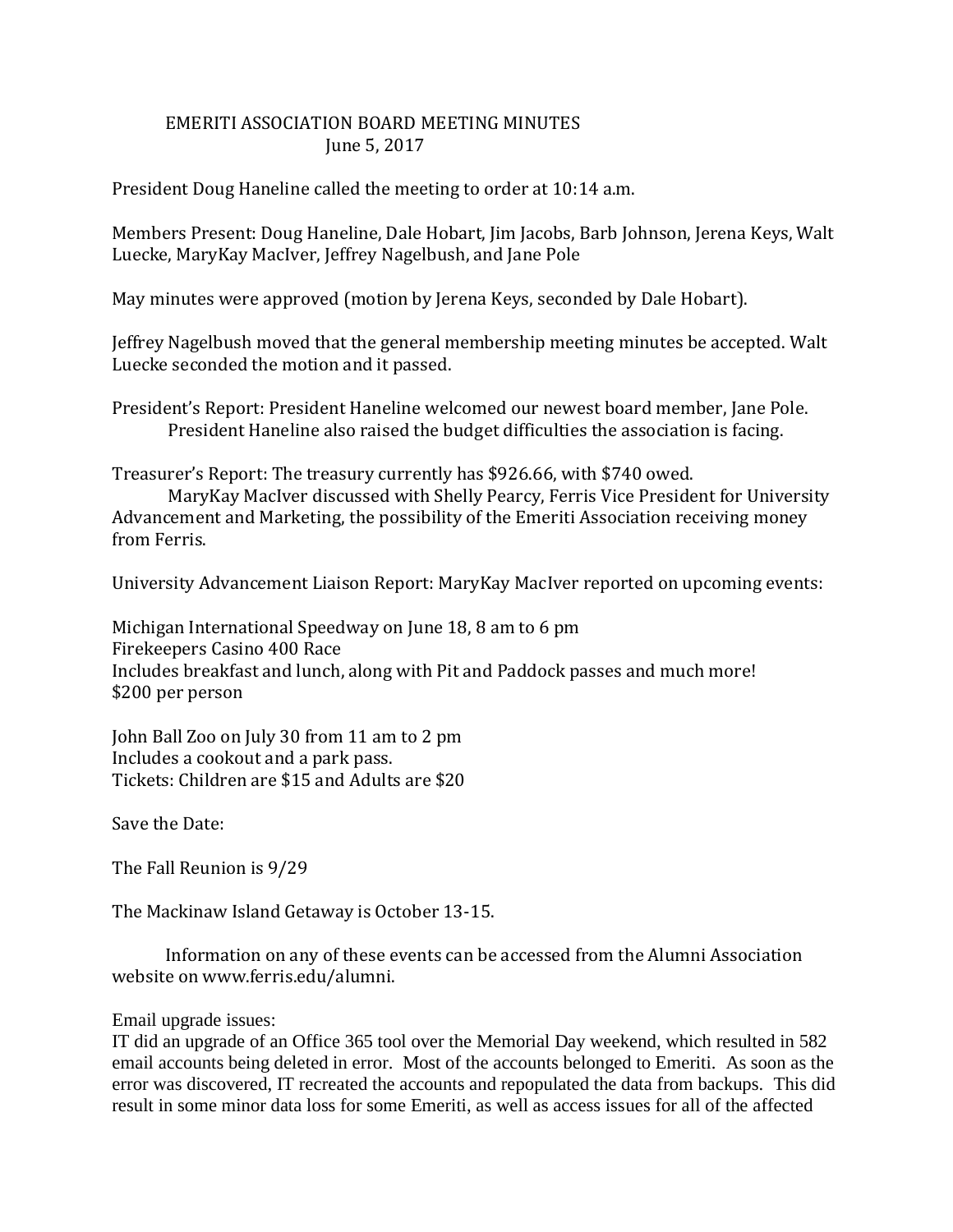accounts. IT is working diligently to reconnect Emeriti to their accounts, and TAC personnel have been briefed on the process.

Publicity: Today's meeting was promoted via UWN and the Association Facebook page.

Social: Walt Luecke reported that the luncheon at Rock was the biggest event we have had to date. We took in \$780. Seventy-four people attended, with 2 no shows which gave us \$40 for the treasury.

The fall picnic will be on August 16. The Alumni association will provide chicken. Members should bring a dish to pass and tableware.

The fall luncheon will be on October 4th. A discussion was held as to where to have the luncheon this year.

Membership: Barb Johnson reported on new members: Patricia Fraser - Staff Accountant, Finance - March 3. 2017

Deborah Yost - Executive Secretary, Governmental Relations & General Counsel - July 14, 2017

Clyde Hardman - Associate Professor - Accountancy, Finance & Information Systems

August 14, 2017

Lakshmi Mukundan - Professor, College of Arts and Sciences - August 14, 2017

Richard Griffin - Professor, Social Sciences - December 18, 2017

Service: Jim Jacobs reported that a card was sent to the family of John Lunden.

Professional Concerns: No report

Fundraising Committee: MaryKay MacIver reported the scholarship fund has \$40,709.

There will be one scholarship awarded from the Emeriti endowment this coming academic year. We have asked Financial Aid to assist us this year in identifying a student to receive the scholarship.

Helen's Garden: MaryKay reported that Alice Bandstra has organized several work bees to prep for additional flowers to be planted. The Physical Plant has provided several flats of marigolds, and we obtained 2 flats of zinnias. The garden is looking great

Florida and Arizona Liaisons: Barb Johnson reported that February 8 is the next Arizona get-together.

Newsletter: No report